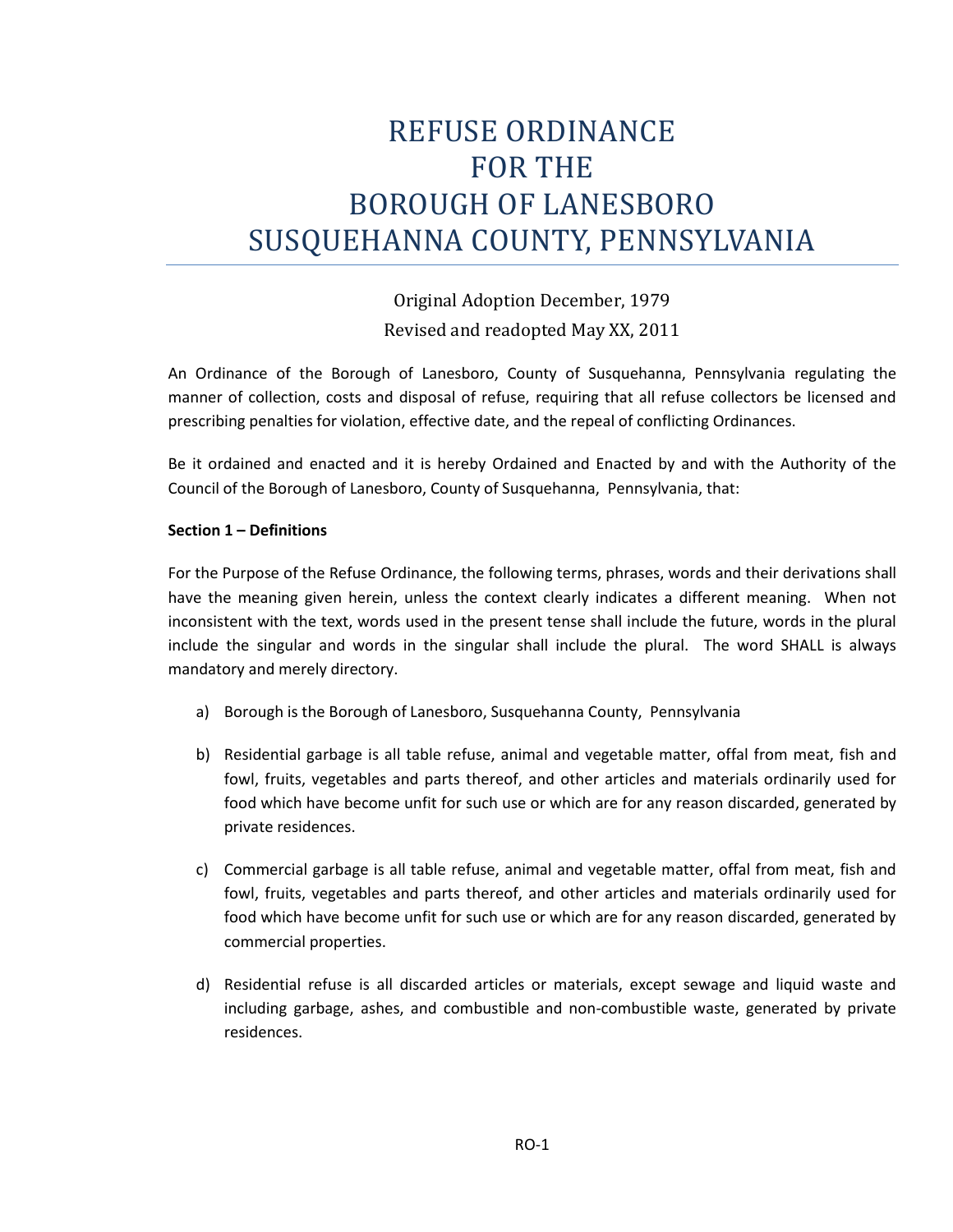- e) Commercial refuse is all discarded articles or materials, except sewage and liquid waste and including garbage, ashes, and combustible and non-combustible waste, generated by commercial properties.
- f) Person is any natural person, association, partnership, firm, or corporation
- g) Areas of Coverage are those portions of the Borough consisting of real property, whether improved or unimproved, and whether residential, industrial or commercial, fronting on or having an easement of access to and from any of the following highways or streets, or portion thereof where designated:
	- a. Barnes Ave in its entirety
	- b. Convent Street in its entirety
	- c. Damascus Road from North Main Street to the Borough Corporation Boundary
	- d. Depot Street in its entirety
	- e. Germantown Road from North Main Street to the Borough Corporation Boundary
	- f. Grand Street in its entirety
	- g. Grove Street in its entirety
	- h. Jefferson Street in its entirety
	- i. Main Street in its entirety
	- j. North Main Street in its entirety
	- k. North Depot Street in its entirety
	- l. Side Ave in its entirety
	- m. South Main Street in its entirety
	- n. Tannery Street in its entirety
	- o. Turnpike Street it is entirety

## **Section 2 – Refuse Origin**

All garbage originating within the areas of coverage in the Borough shall be disposed of only by removal beyond the limits of the Borough by a licensed collector. In no case may garbage be brought into the Borough for the purpose of disposal therein, nor may garbage be disposed of within the limits of the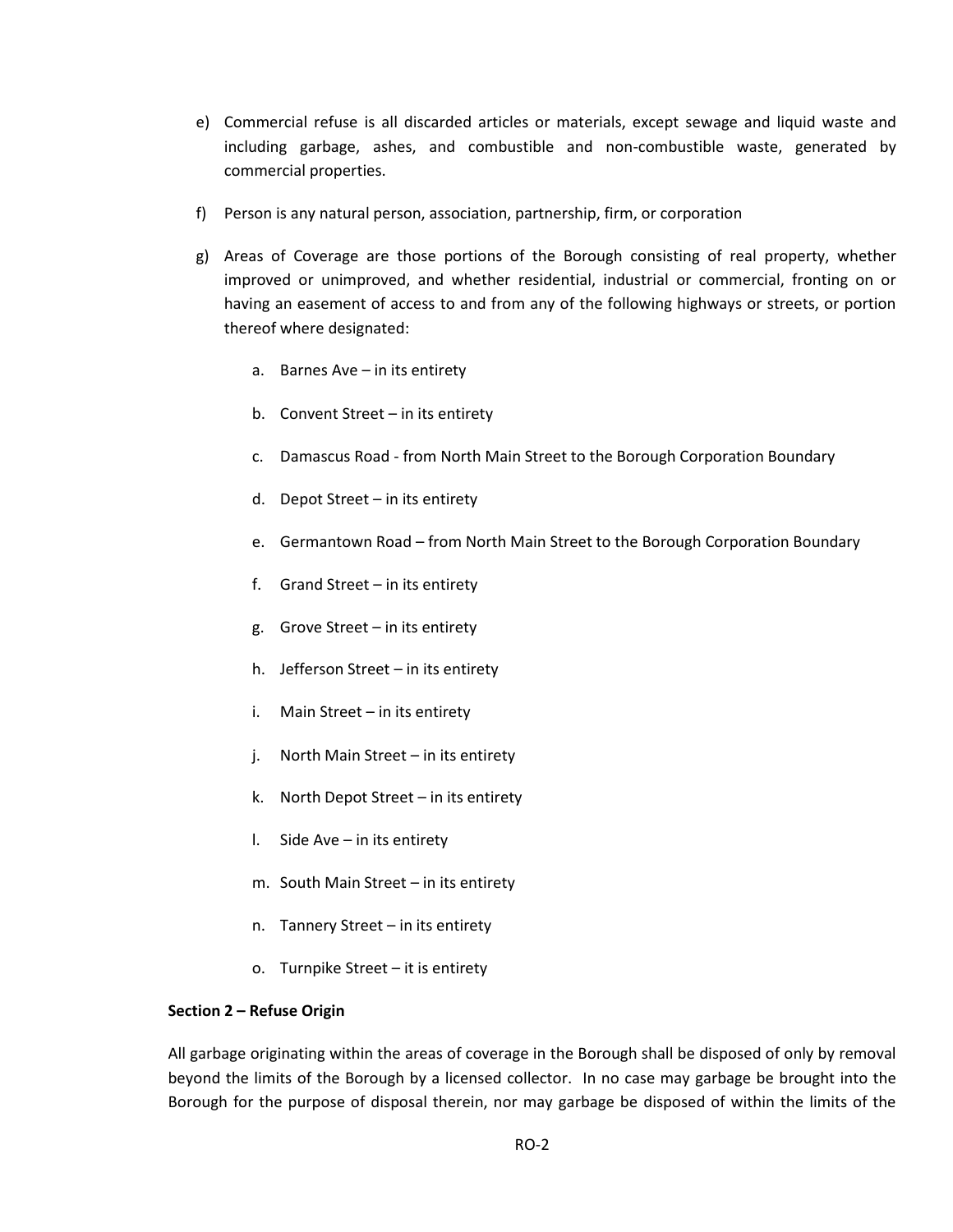Borough by burning. Pending disposal as hereby authorized, garbage may be stored in covered containers and plastic trash bags, securely tied, and in such limited quantities and for such limited periods of time as shall insure that no annoyance, nuisance or health hazard shall be created or maintained thereby. Except for such temporary storage as is hereby specifically authorized, no person shall keep, have, maintain, store upon or allow to exist in any manner whatsoever, any garbage upon any lot or piece of ground within the limits of the areas of coverage of the Borough.

## **Section 3 – Disposal of Residential Refuse**

All residential refuse accumulated in the areas of coverage in the Borough shall be collected and conveyed and disposed of by the Borough or its duly authorized agent/s. The cost of such service shall be paid for as provided in the Schedule of Fees set forth in Section 5 hereof, by the person producing the refuse or responsible for the existence or disposal thereof, or for whom such refuse is removed.

#### **Section 4 – Disposal of Commercial and Construction Debris Refuse**

- a) No person shall remove, haul, or convey any refuse originating within the area of coverage through or upon any of the streets or alleys of the Borough and dispose of the same in any manner or place without a license from the Borough.
- b) The fee for such license shall be \$100 per annum, and all licenses shall be issued for the calendar year or such portion thereof as shall remain after the issuance thereof. There shall be no reduction if the fee for a license issued after the beginning of the calendar year. Every person who shall apply for a license under this section shall, in applying therefore, state the type or types of refuse to be collected and the manner and place of disposal of all refuse to be collected under such license. No such license shall be granted by the Borough if the manner and place of disposal of such refuse shall not conform in every respect to the requirements of this ordinance and the laws of the Commonwealth of Pennsylvania. No licensed collector shall make any change in the arrangements for disposal of refuse collected by him without securing the approval of the Borough.
- c) No licensed collector shall permit any unlicensed collector to take any refuse originating within the area of coverage from premises owned or occupied by him.

#### **Section 5 – Fees**

The fees for collection and disposal of residential refuse placed for collection at the edge of the street shall be established annually by the Borough Council during its budgeting process and applicable to the next calendar year.

The fees shall be billed on a monthly basis. Payment can be paid in person by appointment or mailed to Lanesboro G/S Account, PO Box 214, Susquehanna, Pa.

The fee is based on two (2) thirty-two (32) gallon containers of refuse for each household. Each thirtytwo gallon (32) container shall consist of no more than four (4) standard white kitchen bags of refuse.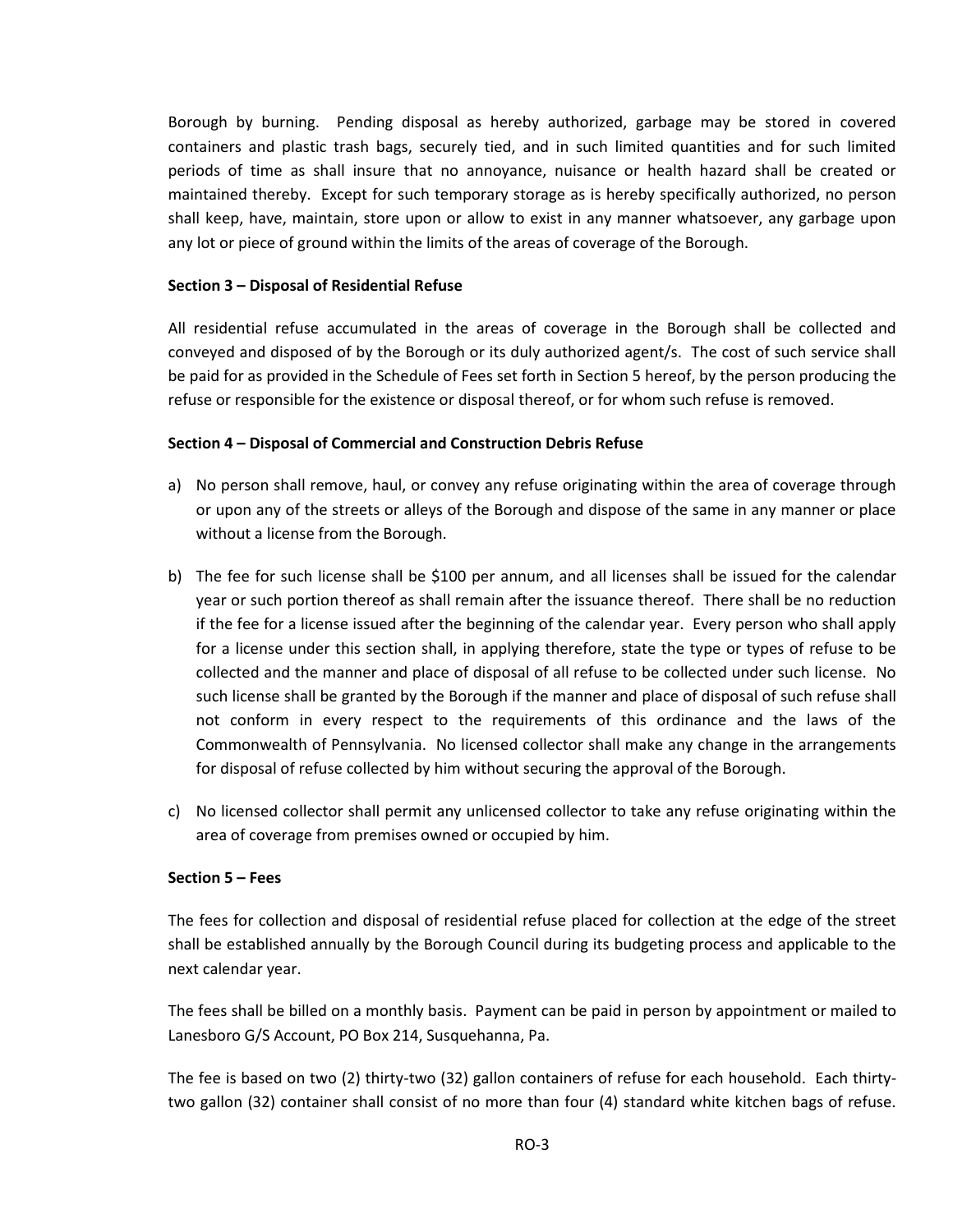Additional containers of the same or smaller size shall be billed at the rate of Three Dollars (\$3.00) for each additional container. The fee for collection of any additional non-containerized items of refuse including but not limited to appliances and furniture shall be Five Dollars (\$5.00) per item.

All of the fees of this sub-section shall be subject to a discount of 2% if an amount equal to the annual individual account cost is made in the January billing cycle and the account is not in delinquency.

# **Section 6 – Penalties**

All accounts shall be considered delinquent more than 30 days behind. Accounts falling into delinquency are subject to a 10% service charge on the unpaid balance. The service charge shall be calculated monthly.

If an account falls into delinquency longer than 90 days, the following steps will be followed:

- a) All accounts in arrears would be required to pay the current monthly bill, plus a minimum of one month of the past due amount until such time the account is current with no outstanding balance.
- b) A missed payment described hereinbefore will result in a 10-day Notice posting of the residence. The Notice will explain the account's delinquency and request that immediate action be taken to bring the account into good (current) standing.
- c) If the account has not been brought into good (current) standing 10 days after the posting, the water will be shut off and refuse collection will be stopped.
- d) The account must be paid in full for water service to resume.

The stopping of services hereinbefore authorized for non-payment of collection charges shall be in addition to the right of the Borough to proceed for the collection of such unpaid charges by action in assumpsit, or at the election of the Borough, in any other manner provided by law for the collection of a municipal claim.

# **Section 7 – Violation**

Any person who shall violate or fail to comply with any of the provisions of this ordinance shall, upon conviction thereof, be sentenced to pay a fine of \$100 and costs of prosecution, and, in default of payment of such and costs, to imprisonment for not more than thirty (30) days, provided that each day's continuance of a violation of this Ordinance shall constitute a separate offense.

## **Section 8 – Construction**

Severability is intended throughout and within the provisions of the Curfew Ordinance. If any provision and inter alia any exception, part, phrase or term of the application thereof to any person or